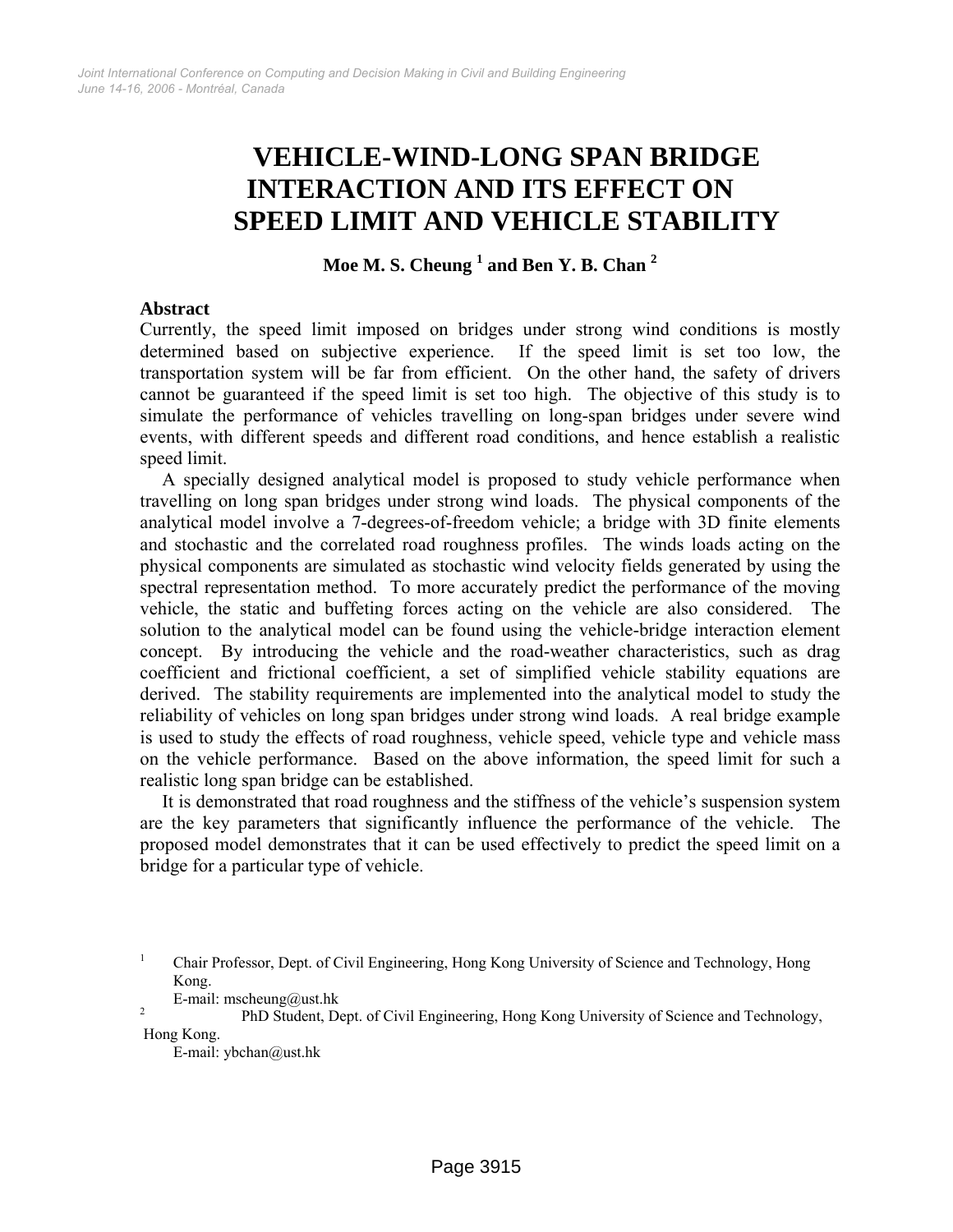# **INTRODUCTION**

The allowable speed for vehicles travelling on long span bridges depends on the type of vehicle, including the vehicle shape, type of suspension system and tire condition; the type and geometric properties of the bridge; the wind profile and the road surface conditions. These factors, however, are fully coupled and should not be considered separately. The term "dynamic interaction between bridge and vehicle" has been vigorously developed in the past, a number of researchers started looking at the dynamic effect on bridges subjected to moving vehicle loads in 1929, in which vehicles were modelled as a moving load, without considering the inertia of the vehicle. It is not until 1989 that the moving-mass model was produced. With advancements in the use of the Finite Element Method, more general approaches have been developed to solve the characteristic equations of the bridge and the vehicle together in a Lagrangian formulation. Yang (1995) developed a Vehicle-Bridge Interaction element for dynamic analysis using the above approach, and more recently researchers such as Cai and Xu started to consider the wind induced effect on vehicle-bridge interaction, and set up the general framework for vehicle-bridge-wind dynamic analysis. Nevertheless, these models are usually designed for the analysis of the bridge response instead of the vehicle response.

On the contrary, very little information is available regarding the vehicle stability and wind intensity on long span bridges. Baker (1986, 1991) defined various types of windinduced road vehicle accident mechanisms for high-sided vehicles on road without considering the dynamic coupling effect.

In this connection, a modified vehicle-wind-long span bridge interaction model was developed as a foundation tool for studying the vehicle performance when travelling along a long span bridge. The physical components of the model involve a 7-degrees-of-freedom vehicle; a bridge sectioned with 3D finite elements and stochastic and correlated road roughness profiles. The winds loads acting on the physical components are simulated as stochastic wind velocity fields generated by using the spectral representation method. With the help of the analytical model, the vehicle response can be studied and by introducing the vehicle instability requirements into the model, the vehicle stability performance is found accordingly.

# **VEHICLE-WIND-LONG SPAN BRIDGE INTERACTION MODEL**

## *2.1 7-degree-of-freedoms vehicle model*

The engine and power output properties of the vehicle are not significant in this study and therefore the vehicle model is simplified as a combination of several rigid bodies(masses) connected by a series of springs, damping devices and pivots. Many different simplified vehicle models exist developed by different researchers. Based on the pros and cons of different models, a 7-degree-of-freedom vehicle model firstly developed by Xu as shown in fig. 1, is adopted.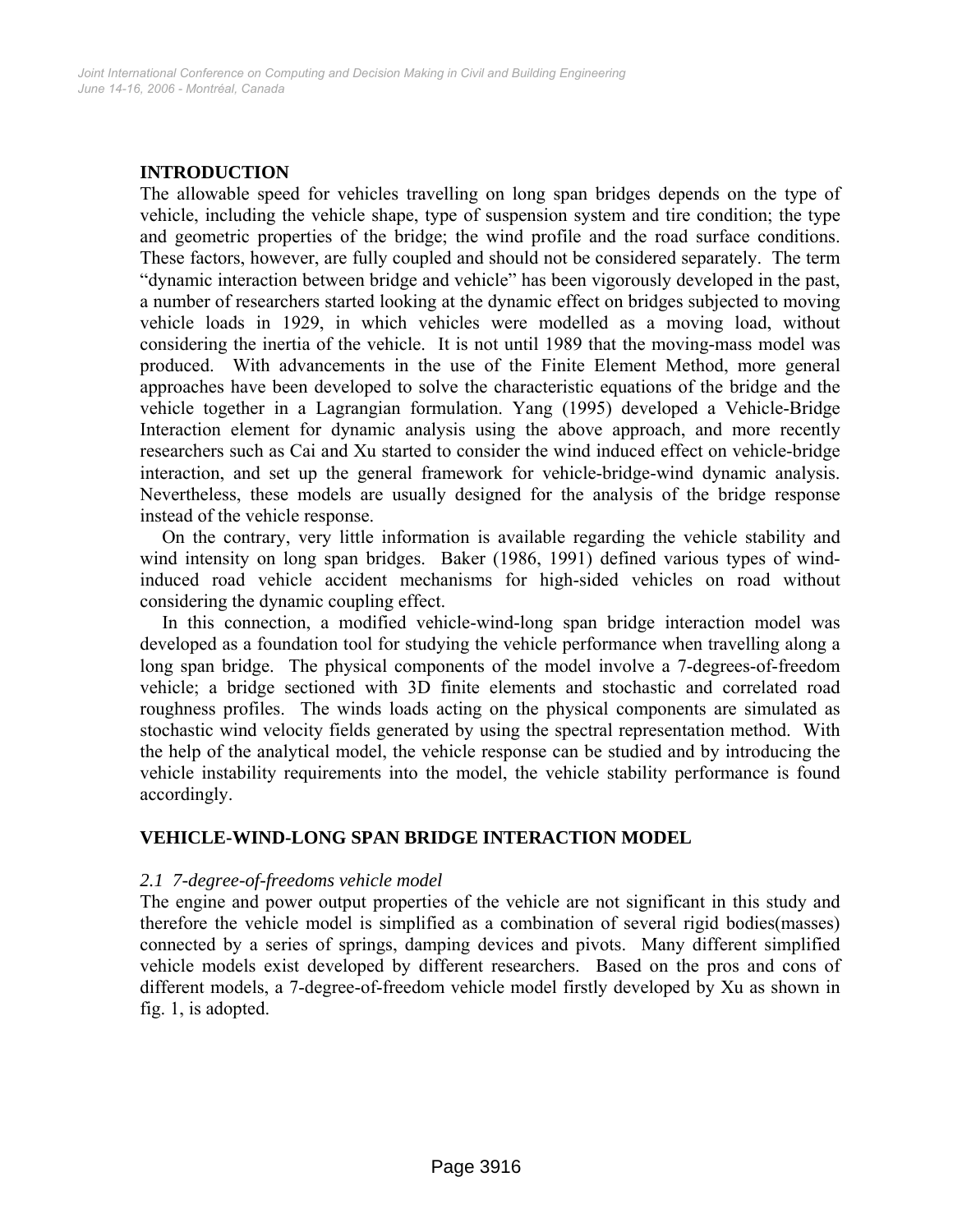*June 14-16, 2006 - Montréal, Canada Joint International Conference on Computing and Decision Making in Civil and Building Engineering*



*Figure 1 – Vehicle model* 

By considering the location of the mass centre and resolving the axial stiffness into the rotational stiffness, the stiffness matrix, damping matrix and the mass matrix can be developed.

#### *2.2 Finite Element Bridge Model*

A 3-D FEM model is constructed in ANSYS, and the Mass and Stiffness matrices ([M] & [K]) are extracted. For the damping matrix, the classical Rayleigh damping is adopted, whereby damping matrix of the bridge is a function of the stiffness matrix and mass matrix of the bridge:-

$$
[C_b] = \alpha_b [M_b] + \beta_b [K_b]
$$

Where  $\alpha_b$  *and*  $\beta_b$  are the Rayleigh damping factors which can be evaluated if the two structural damping ratios associated with the two specific frequencies are given.

#### *2.3 Correlated Road Roughness Profile*

Road roughness usually refers to an uneven, impaired or bumpy pavement on a bridge. The American Society of Testing and Materials (ASTM) defines road roughness as "the deviations of a pavement surface from a true planar surface with characteristic dimensions greater than 15.24mm". In this research, the road roughness profiles are generated using the power spectral density (PSD). The roughness/randomness of the road surface can be simulated /modelled as a periodic modulated random process.

According to ISO-8680 specification and assuming a constant vehicle velocity PSD, the road surface roughness in the time domain can be simulated as:-

$$
r(x) = \sum_{i=1}^{N} \sqrt{4S(f_i)\Delta f} \cos(2\pi f_i x + \theta_i)
$$

Where N is a sufficiently large number,  $f_i$  is the frequency,  $S(f_i)$  is the cross-spectrum density component at frequency  $f_i$ , x is the distance from the initial point and  $\theta_i$  is random phase angle.

When the road roughness is implemented into the 3D computer model, two or more correlated road roughness profiles ought to be developed, instead of a single line profile. In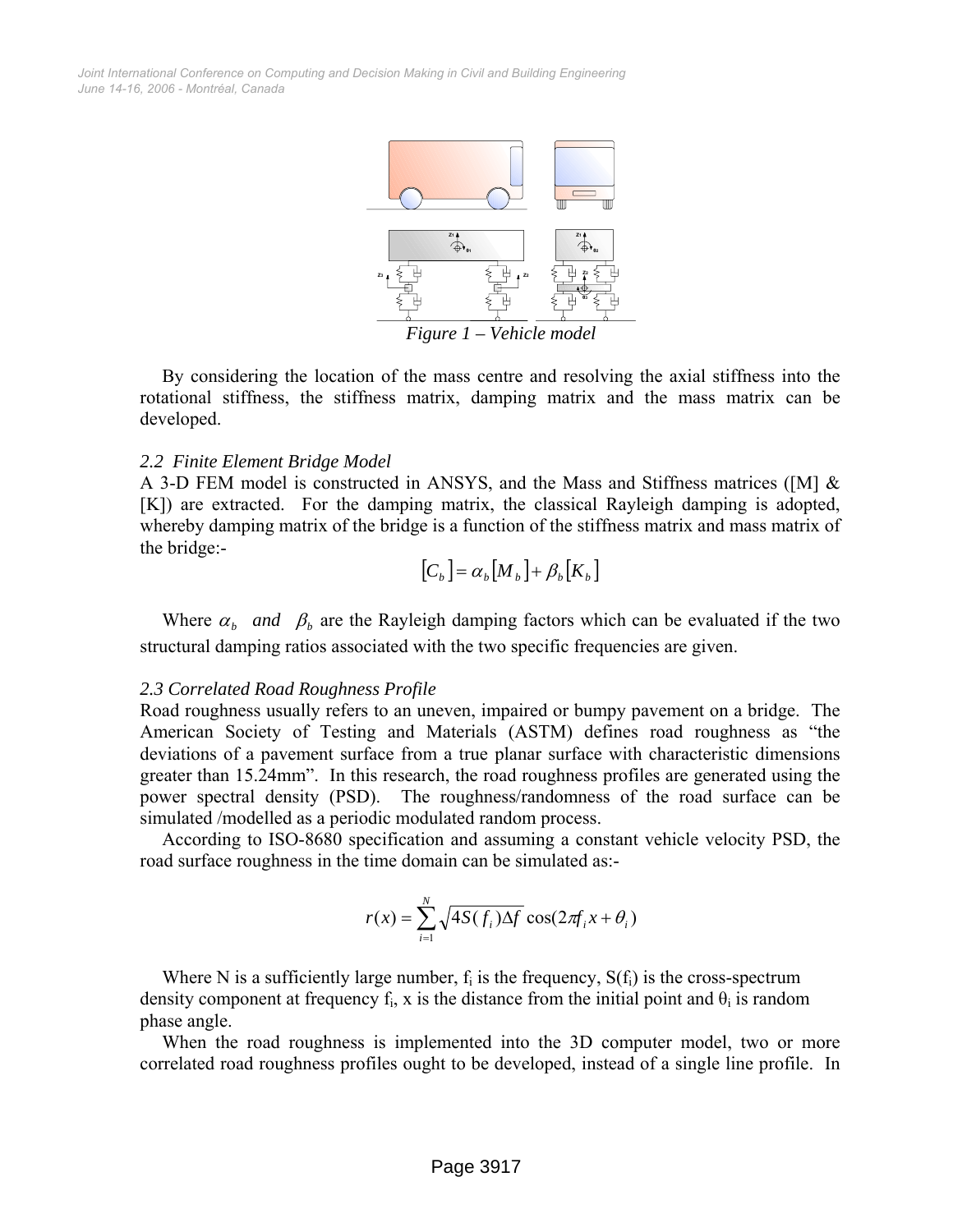this case, it was assumed that the road surface material is isotopic and the correlated random process  $r(x_2)$  corresponding to the independent random process  $r(x)$  may be generated as follows:-

$$
r(x_2) = \sum_{i=1}^N \gamma_{xy}(f_i) \sqrt{4S(f_i)\Delta f} \cos(2\pi f_i x + \theta_i) + \sum_{i=1}^N \sqrt{1 - \gamma_{xy}^2(f_i)} \sqrt{4S(f_i)\Delta f} \cos(2\pi f_i x + \phi_i)
$$

Where  $\gamma_{w}(f_i)$  is the coherence function, which can be calculated using the procedure presented by Liu(1996). Figure 2 demonstrates a typical correlated road roughness profile.



*Figure 2 – Typical Road Roughness Profile* 

## *2.4 Simulation of Stochastic Wind Velocity Field on Long-Span Bridges*

A complete wind velocity field should be regarded as a multidimensional, multivariate, homogeneous Gaussian stochastic process. However, it has been proven that the coherence between different dimensions is usually small and can be ignored without causing significant errors. When the above simplification is adopted, the wind velocity field can be reduced to some one-dimensional, multivariate stochastic process. A number of methods exist for simulating a stochastic process; Shinozuka (1972) established the classical spectral representation method and he further developed the said method and used it to simulate an ergodic stochastic wind velocity field in 1996. For a given one-dimensional, multivariate stochastic process  $\{F(t)\}\$  with zero mean components  $F_1(t)$ ,  $F_2(t)$ ,  $F_2(t)$ , ...,  $F_n(t)$ , One can define the cross-spectral density matrix and  $F_i(t)$  can be simulated by the sequence:-

$$
f_j(t) = \sqrt{2(\Delta \omega)} \sum_{m=1}^j \sum_{l=1}^N \left| H_{jm}(\omega_{ml}) \right| \cos(\omega_{ml} t - \theta_{jm}(\omega_{ml}) + \phi_{ml}), \qquad j = 1, 2, ..., n
$$

This equation is similar to the equation for road roughness with  $\omega$  representing the frequency,  $\varphi$  is the random phase angle,  $\theta_{im}(\omega_{ml})$  is the complex angle and H( $\omega$ ) us defined by the Cholesky's decomposition of  $S(\omega)$ .

The cross-spectral density matrix is usually a complex matrix and the calculation of its Cholesky's decomposition is tedious and often recursion formulas are used. When the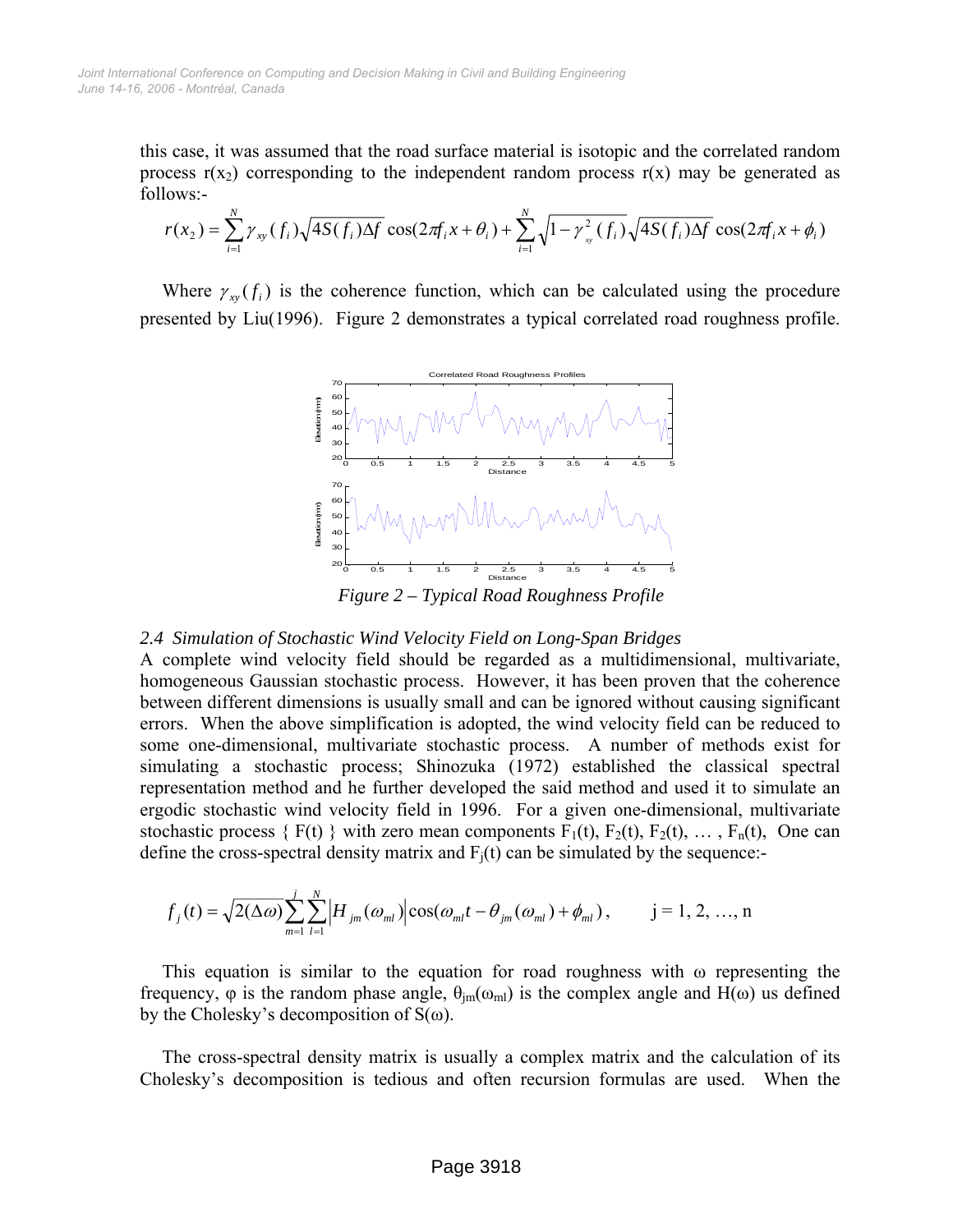horizontal and vertical wind velocity fields acting on long span bridge are considered, Cao (2001) proved that one can approximately take the spectra of horizontal wind velocity as not varying along the length of the bridge. Thus:-

$$
S_{11}(\omega) = S_{22}(\omega) = \cdots = S_{nn}(\omega) = S(\omega)
$$

And  $H(\omega)$  can be expressed in an explicit form:-

$$
H(\omega) = \sqrt{S(\omega)}G(\omega)
$$

Where

$$
G(\omega) = \begin{bmatrix} 1 & 0 & 0 & \cdots & 0 \\ C & \sqrt{1 - C^2} & 0 & \cdots & 0 \\ C^2 & C\sqrt{1 - C^2} & \sqrt{1 - C^2} & \cdots & 0 \\ \vdots & \vdots & \vdots & \ddots & \vdots \\ C^{n-1} & C^{n-2}\sqrt{1 - C^2} & C^{n-3}\sqrt{1 - C^2} & \cdots & \sqrt{1 - C^2} \end{bmatrix}
$$

With

$$
C = \exp\left(-\frac{\lambda \omega \Delta}{2\pi U(z)}\right)
$$

Where  $\lambda$  can be taken as 7 to 10,  $\Delta$  is the distance between successive points and U(z) is the average wind velocity. By rewriting the above formulas,

$$
f_j(t) = \sqrt{2(\Delta \omega)} \sum_{m=1}^j \sum_{l=1}^N \sqrt{S(\omega)} G_{jm}(\omega_{ml}) \cos(\omega_{ml} t + \phi_{ml})
$$

#### *2.5 Vehicle-Wind-Long Span Bridge Interaction*

In the dynamic impact analysis, 2 fully coupled systems, the vehicle system and the bridge system are considered together. In the vehicle system, a simplified mass-and-spring system at each contact point with a generalized form:-

$$
\begin{bmatrix} 0 & 0 \ 0 & m_v \end{bmatrix} \begin{bmatrix} \ddot{v}_{v1} \\ \ddot{v}_{v2} \end{bmatrix} + \begin{bmatrix} c_v & -c_v \\ -c_v & c_v \end{bmatrix} \begin{bmatrix} \dot{v}_{v1} \\ \dot{v}_{v2} \end{bmatrix} + \begin{bmatrix} k_v & -k_v \\ -k_v & k_v \end{bmatrix} \begin{bmatrix} v_{v1} \\ v_{v2} \end{bmatrix} = \begin{Bmatrix} f_i \\ m_v g \end{Bmatrix}
$$

Where  $m_v$  is the mass of the vehicle above the pivot and  $f_i$  is the bridge-vehicle interaction force;  $v_{v1}$  and  $v_{v2}$  are the DOF's for the wheels and the vehicle body respectively, kv and cv are the stiffness and the damping of the wheel being considered. For the bridge system, the classical characteristic equation can be written as:-

$$
\left[ M_b \left[ \hat{V}_b \right] + \left[ C_b \left[ \hat{V}_b \right] + \left[ K_b \left[ \left[ V_b \right] \right] = \left\{ N(x) \cdot f_i \right\} \right] \right]
$$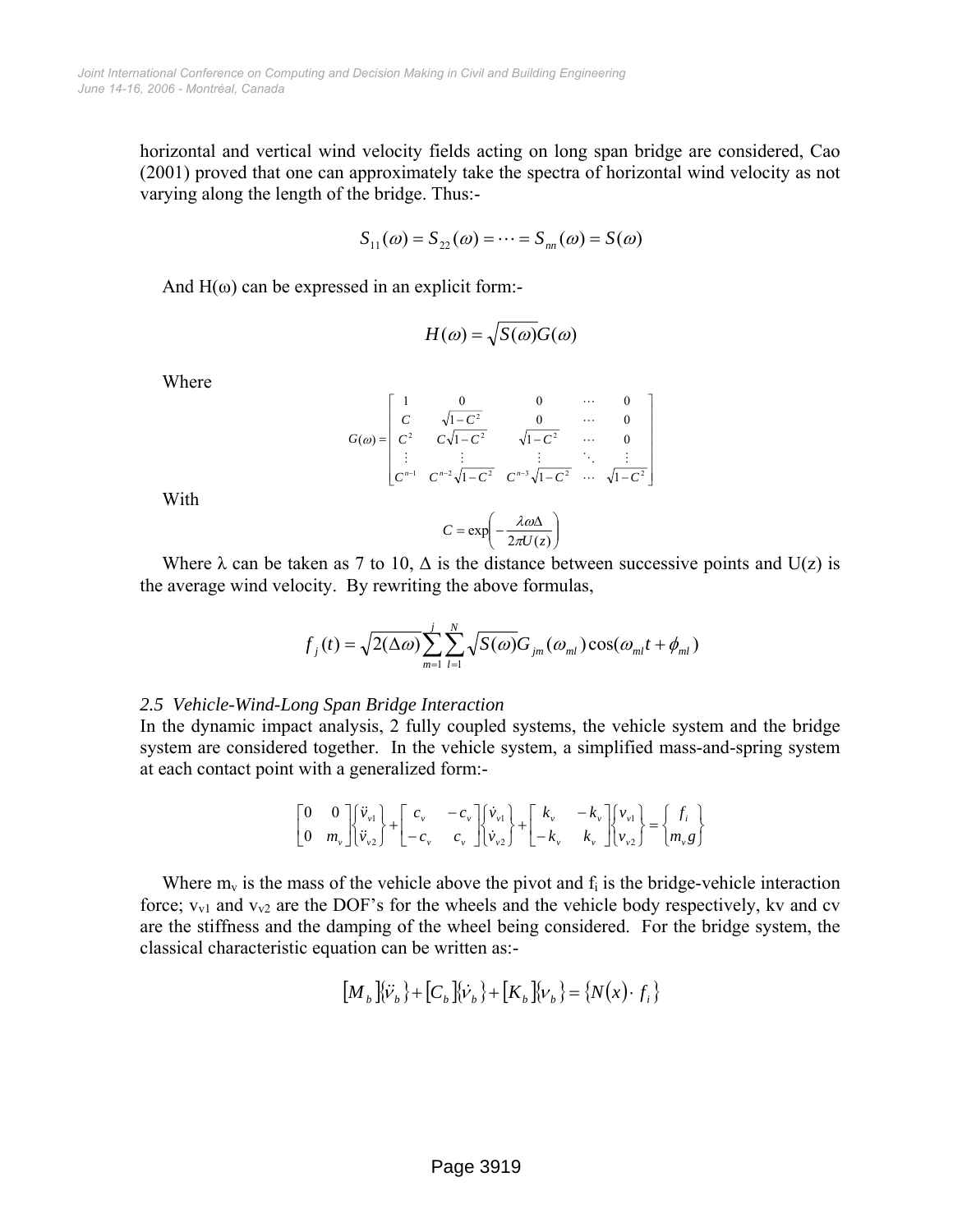${\tilde{\nu}_b}$ ,  ${\tilde{\nu}_b}$  *and*  ${\nu_b}$  are the nodal displacement, velocity and acceleration vectors of the bridge while the interaction force will act on different elements on the bridge deck, when the vehicle moves across the bridge.

By combining the two systems using the dynamic condensation technique proposed by Yang (1995), a new coupled system with all the DOF's from the bridge and the vehicle can be obtained.



This system can be considered as an initial value problem for ordinary differential equations with 2 arguments (time, displacement). However, it is noted that the mass matrix, damping matrix (if any), stiffness matrix and the force vector are all time and position dependent (as the shape factor  $N(x)$  changes with time), and in every time step, the time and position information should be used to evaluate the value of the matrix before proceeding to the next. The external load is contributed by the wind velocity field acting on the corresponding nodes on the bridge and the vehicle.

# **Vehicle Safety Measurement**

Baker (1986) defined various types of wind-induced road vehicle accidents. An overturning accident is a situation when the tire reaction force of any tire falls to zero; a side slipping accident is defined in a situation when the lateral response of the vehicle exceeds 0.5m; a rotation accident is a situation when the yawing displacement exceeds 0.2 radians. In the analysis of vehicle stability on long span bridges, it is suggested that a rotation accident can rarely happen as vehicles will not be subjected to sudden acceleration or deceleration on bridges. Besides, in the vehicle bridge interaction model, the bridge deck and the vehicle should always be in contact and there should not be any lateral response at the contact points. In view of the above, the author modified the accident models and defined the situation "Potential Vehicle Instability" when the following mechanisms occur at a particular instant during the drive:-

- Overturning Instability when the tire reaction force of any tire fall to zero.
- Sliding Instability when the sum of lateral frictional forces available on all tires is smaller than the lateral loading acting on the vehicle.

The overturning moment is resisted by the couple of the self-weight and the normal reaction forces on the wheels, while the frictional force available depends on the frictional coefficient and the normal reaction forces on the wheels. The normal reaction forces on the tires can be evaluated by solving the fully coupled system discussed above. The frictional coefficient, however, varies considerably depending on tire type and other vehicle specification. According to information from the Niigata Experimental Laboratory, Public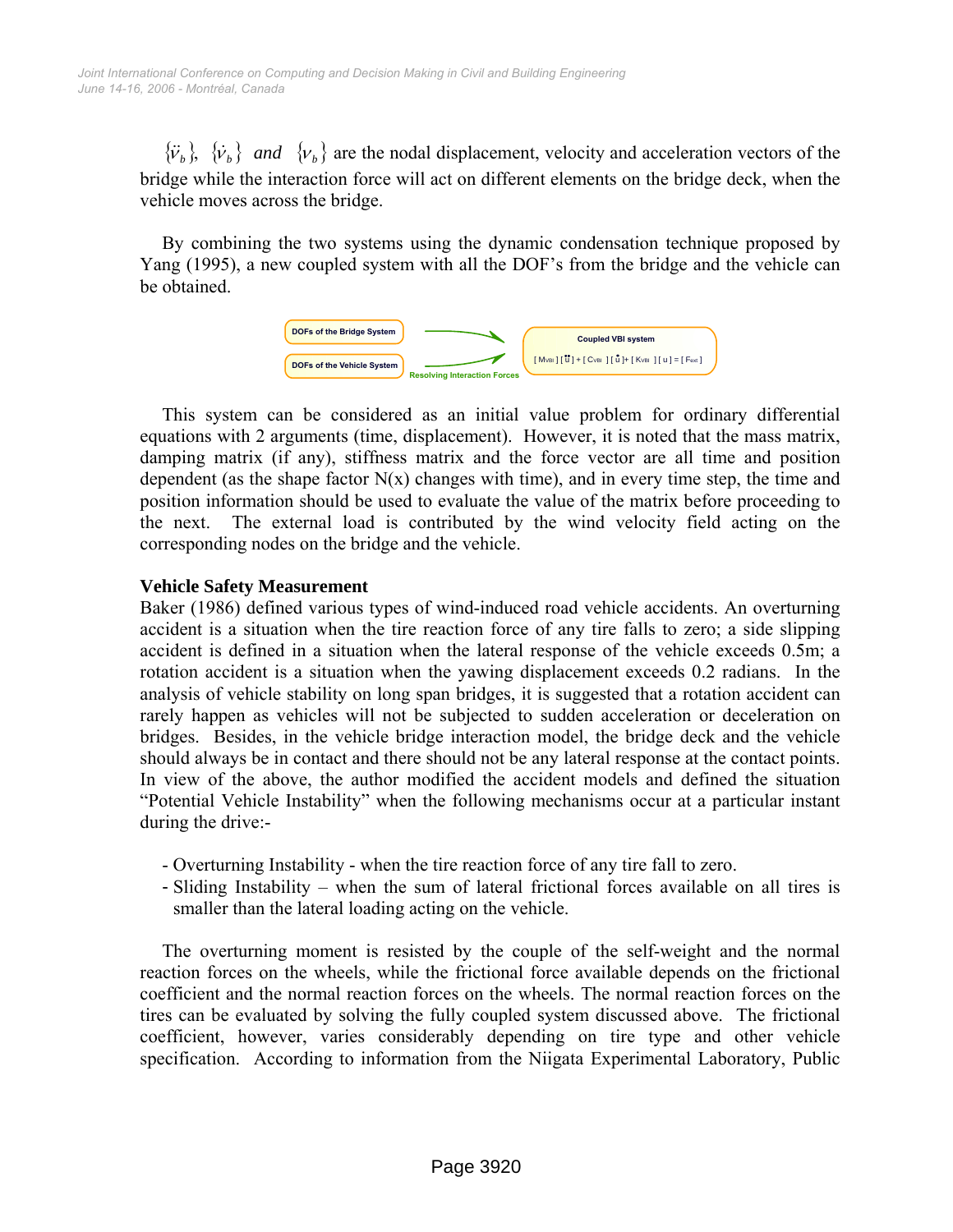Works Research Institute, the frictional coefficient should be 0.8-0.9 for dry conditions; 0.7 for wet conditions and 0.4-0.5 for conditions with a thick water film on the road.

# **The overall simulation procedure:-**

With the vehicle-wind-long span bridge interaction model and the vehicle instability criteria, the stability of vehicles travelling on long span bridges under different wind conditions can be simulated. The vehicle safety simulation procedure is summarised in figure 3, and the beauty of the computer simulation is that one can repeatedly simulate the same situation to obtain some statically meaningful results when field measurements are not possible. Due to the limitation of the coupled model, the vehicle should always be in contact with the bridge deck, as once potential vehicle instability occurs, the model can no longer simulate the performance of the vehicle and the simulation shall stop.



*Figure 3 – simulation procedure* 

# **Numerical Example**

The Confederation Bridge has been the main link in the transportation system between the two Canadian provinces of New Brunswick and Prince Edward Island since 1997. A box girder section of the Confederation Bridge, with 440m span rest on 2 piers 250m apart, is modelled in ANSYS. The natural frequencies and the mode shapes of the first few modes were extracted and these data show good agreement with the theoretical values found by Cheung (2004). The stiffness and the mass matrix were then extracted and used as the input of the Matlab program. The vehicle adopted in this example is a typical bus, with both the fully loaded and the empty cases were studied, and the result indicated that the empty case usually controls the instability mode and therefore, only the empty case is presented.

The vertical and horizontal wind velocity field on the bridge deck acts at 50 different points uniformly distributed along the bridge deck. The horizontal wind velocity profile acts on the vehicle. A Kaimal's wind spectrum is adopted here, with a upper cut off frequency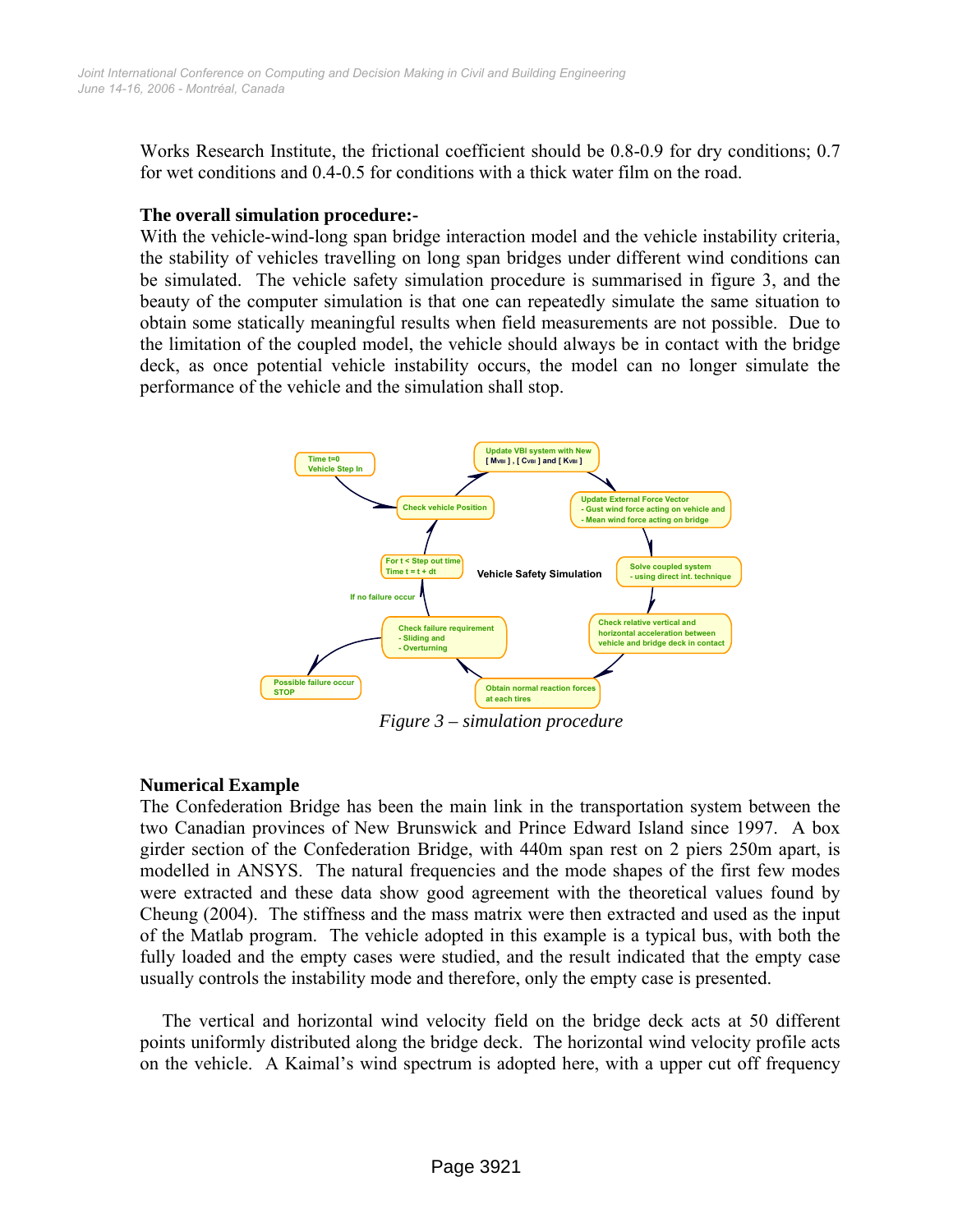equal to  $4\pi$  rad/s, the average horizontal wind velocity is 30 m/s. Figure 5 illustrates the typical fluctuating vertical wind velocity profile for point 1, point 2 and point 50 along the bridge deck respectively.



*Figure 5 – Vertical wind velocity profile for point 1, 2 and 50 along the bridge deck.* 

The simulation result for a single trial when the vehicle speeds equal 50km/h and 120km/h is shown in figure 6 and figure 7 respectively.



*Figure 6 – Vehicle velocity equals 50km/h, mean wind speed equals 30m/s*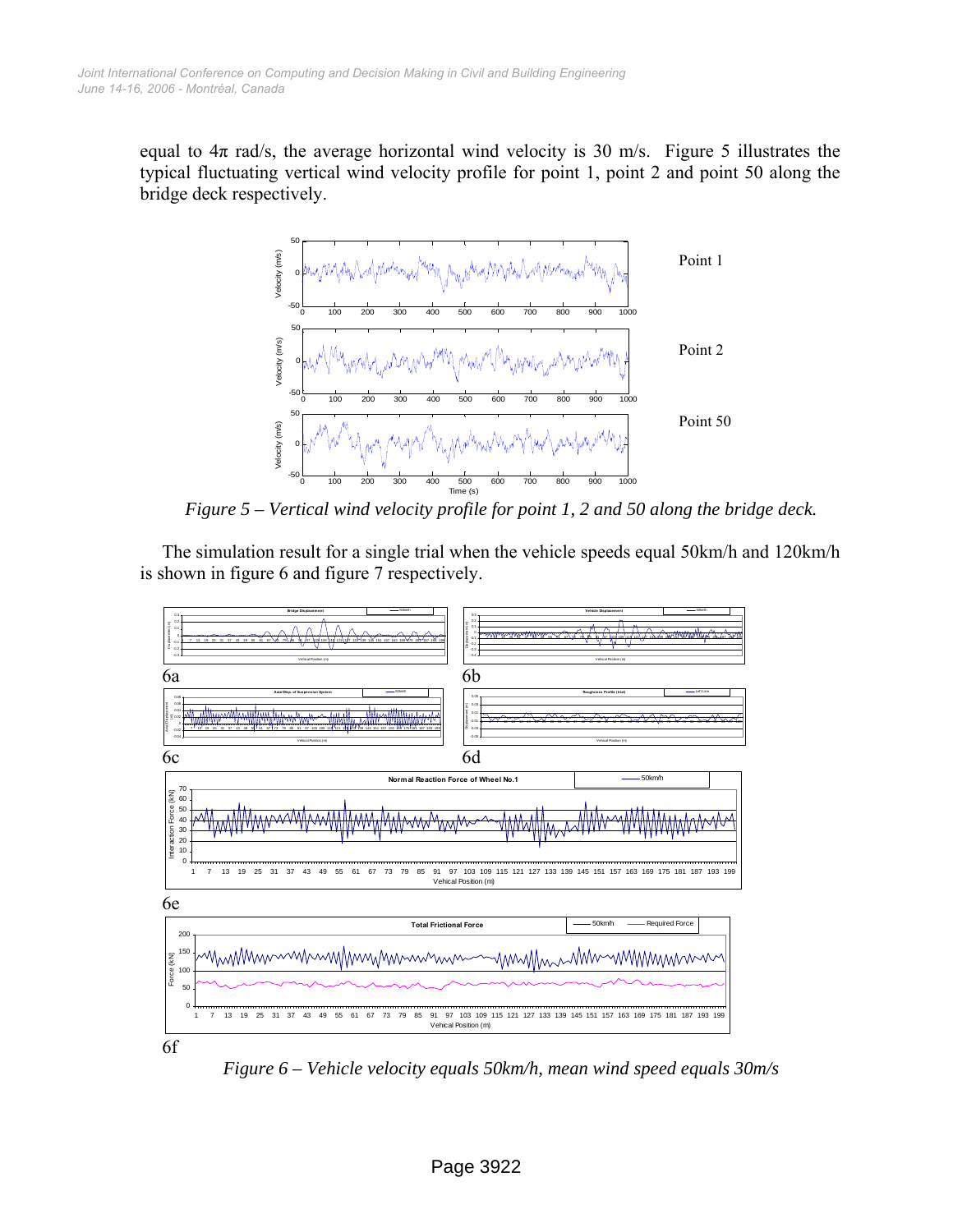*June 14-16, 2006 - Montréal, Canada Joint International Conference on Computing and Decision Making in Civil and Building Engineering*



*Figure 7 – Vehicle velocity equals 120km/h, mean wind speed equals 30m/s* 

The vehicle displacement (6b & 7b), velocity and acceleration can directly extracted from the program while the bridge displacement at the position of vehicle (6a  $\&$  7a) is found by locating the element on the bridge deck with the vehicle, and adjusting the bridge displacement with the shape function. By expressing the displacement of the suspension system at each contact point in terms of the above information and the road roughness profile (6d & 7d), the normal reaction forces (6e & 7e) at each wheel and the total horizontal frictional force available (6f  $\&$  7f) can be evaluated. The time history of the total equivalent horizontal wind forces acting on the vehicle can be measured by locating the strength of wind profile at the position of vehicle, this information is shown on figure 6f and 7f to indicate the possibility of sliding instability. From the results of different trial runs, it is discovered that the minimum normal reaction force is usually found in the windward front tire and therefore only the normal reaction force at that contact point is presented here. It is suggested that the vehicle in the example is not subjected to any instability condition when travelling at 50km/h as the normal reaction forces always greater than zero and the available horizontal frictional forces are always greater than the horizontal wind forces acting on the vehicle. However, the same vehicle is likely to have sliding instability when the vehicle speed is increased to 120km/h. Besides, it is observed that the minimum normal reaction acting on the windward front tire does not change significantly with the vehicle speed, and indicated that the vehicle velocity has little effect in causing overturning instability.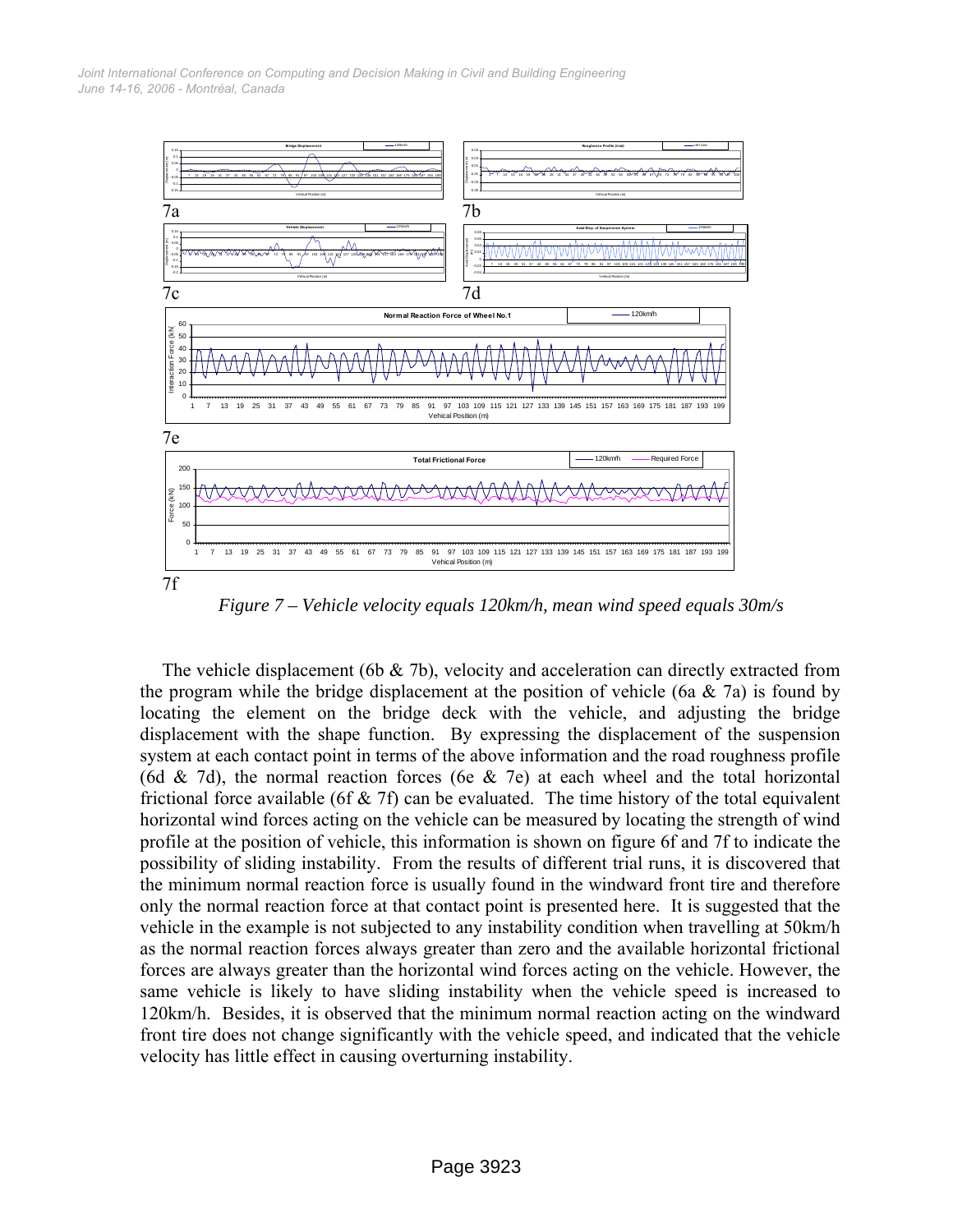Moreover, from the risk analysis result, the allowable vehicle velocity falls to zero quickly when the wind speed exceed 35m/s, in which the instability mechanism shift form sliding instability to overturning instability. From these results, it is proposed that a 2 criterion allowable speed should be imposed on a bridge. When the wind speed is not too high, the allowable speed limit, inversely proportional to the wind speed, should be imposed to prevent sliding instability, while no traffic should be allowed if the wind speed reached a certain limit that may cause overturning instability.

# **Concluding Remarks**

Time domain approach to simulate the vehicle response travelling along a long-span bridge with wind loading is presented and the stability requirements are studied, modified and implemented into the simulation package. This simulation package is used to study the possibility of potential vehicle instability when travelling across the bridge with strong winds. Simulation result suggested that under moderate wind speed, overturning instability can rarely occur and sliding instability dominate the instability mechanism when the vehicle speed is high. On the other hand, overturning instability can occur regardless the vehicle speed when the wind speed is extremely high. This indicated that imposing a speed limit on vehicle running along the bridge can be effective only when the wind speed is not too high, when the wind speed is very high (exceed 35m/s in the above example), no traffic should be allowed as overturning instability can occur at all speed.